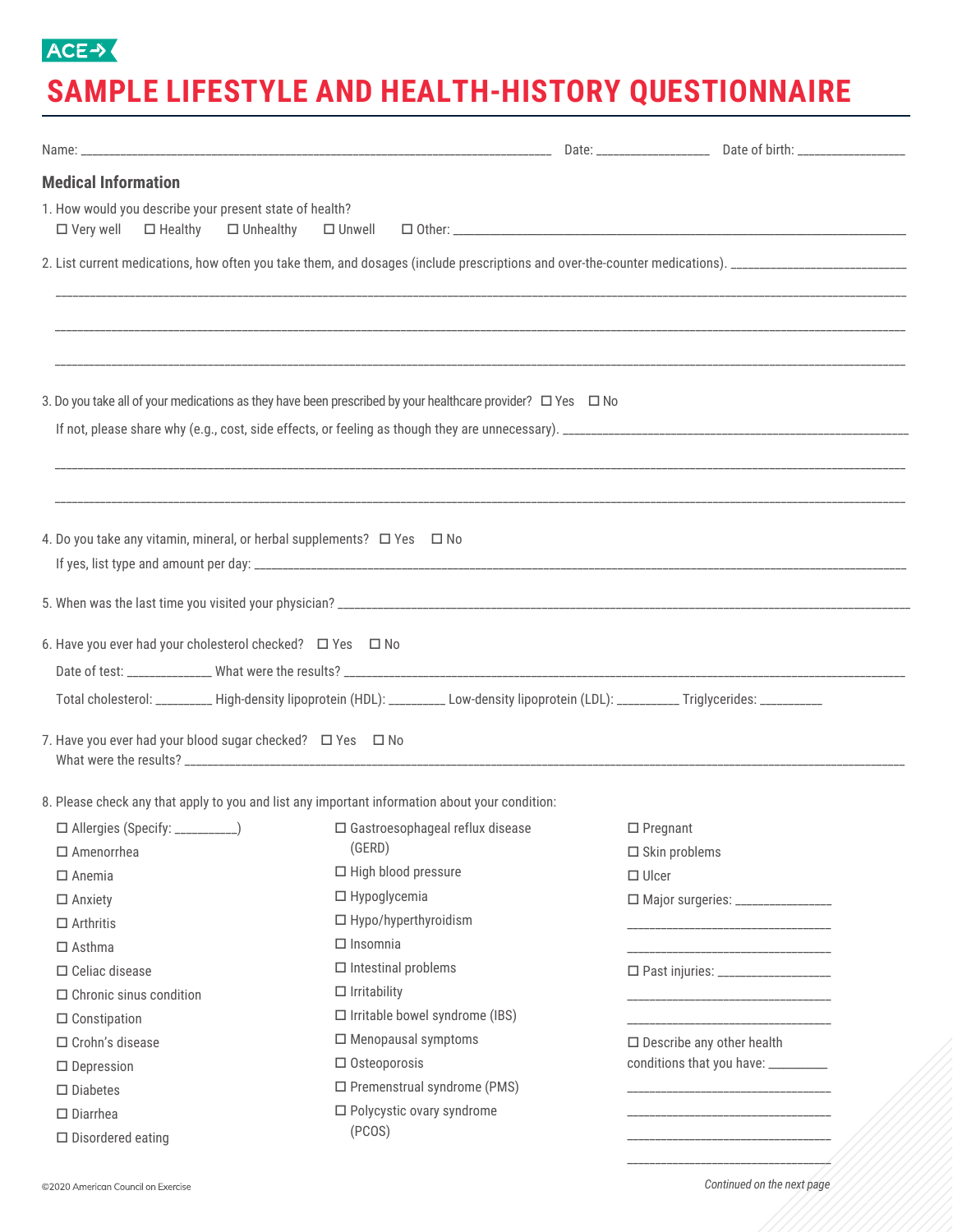

## **Family History**

|                                           | 1. Has anyone in your immediate family been diagnosed with the following?                                    |                                                                                                                                                               |
|-------------------------------------------|--------------------------------------------------------------------------------------------------------------|---------------------------------------------------------------------------------------------------------------------------------------------------------------|
| $\Box$ Heart disease                      |                                                                                                              | If yes, what is the relation? _______________________ Age of diagnosis: __________                                                                            |
| $\Box$ High cholesterol                   |                                                                                                              | If yes, what is the relation? ________________________ Age of diagnosis: ___________                                                                          |
| $\Box$ High blood pressure                |                                                                                                              |                                                                                                                                                               |
| $\Box$ Cancer                             |                                                                                                              | If yes, what is the relation? _______________________ Age of diagnosis: __________                                                                            |
| $\Box$ Diabetes                           |                                                                                                              | If yes, what is the relation? ________________________ Age of diagnosis: ___________                                                                          |
| $\Box$ Osteoporosis                       |                                                                                                              |                                                                                                                                                               |
| <b>Nutrition</b>                          |                                                                                                              |                                                                                                                                                               |
|                                           |                                                                                                              |                                                                                                                                                               |
|                                           | 2. Have you ever followed a modified diet? $\Box$ Yes $\Box$ No                                              |                                                                                                                                                               |
|                                           | 3. Are you currently following a specialized eating plan (e.g., low-sodium or low-fat)? $\Box$ Yes $\Box$ No |                                                                                                                                                               |
|                                           |                                                                                                              |                                                                                                                                                               |
|                                           | Was the eating plan prescribed by a physician? $\Box$ Yes $\Box$ No                                          |                                                                                                                                                               |
|                                           |                                                                                                              |                                                                                                                                                               |
|                                           | If no, are you interested in doing so? $\Box$ Yes $\Box$ No                                                  | 5. Have you ever met with a registered dietitian or attended diabetes education classes? $\Box$ Yes $\Box$ No                                                 |
|                                           |                                                                                                              | 6. What do you consider to be the major issues with your nutritional choices or eating plan (e.g., eating late at night, snacking on high-fat foods, skipping |
|                                           |                                                                                                              |                                                                                                                                                               |
|                                           | 7. How many glasses of water do you drink per day? __________ 8-ounce glasses                                |                                                                                                                                                               |
|                                           | 8. What do you drink other than water? List what and how much per day. ___________                           |                                                                                                                                                               |
|                                           | 9. Do you have any food allergies or intolerance? $\Box$ Yes $\Box$ No                                       |                                                                                                                                                               |
| 10. Who shops for and prepares your food? | $\square$ Self                                                                                               | $\square$ Spouse<br>$\square$ Parent<br>$\Box$ Minimal preparation                                                                                            |
|                                           | 11. How often do you dine out? ________ times per week                                                       |                                                                                                                                                               |
|                                           | 12. Please specify the type of restaurants for each meal:                                                    |                                                                                                                                                               |
|                                           |                                                                                                              |                                                                                                                                                               |
|                                           |                                                                                                              |                                                                                                                                                               |
| 13. Do you crave any foods? □ Yes □ No    |                                                                                                              |                                                                                                                                                               |
|                                           |                                                                                                              |                                                                                                                                                               |

*Continued on the next page*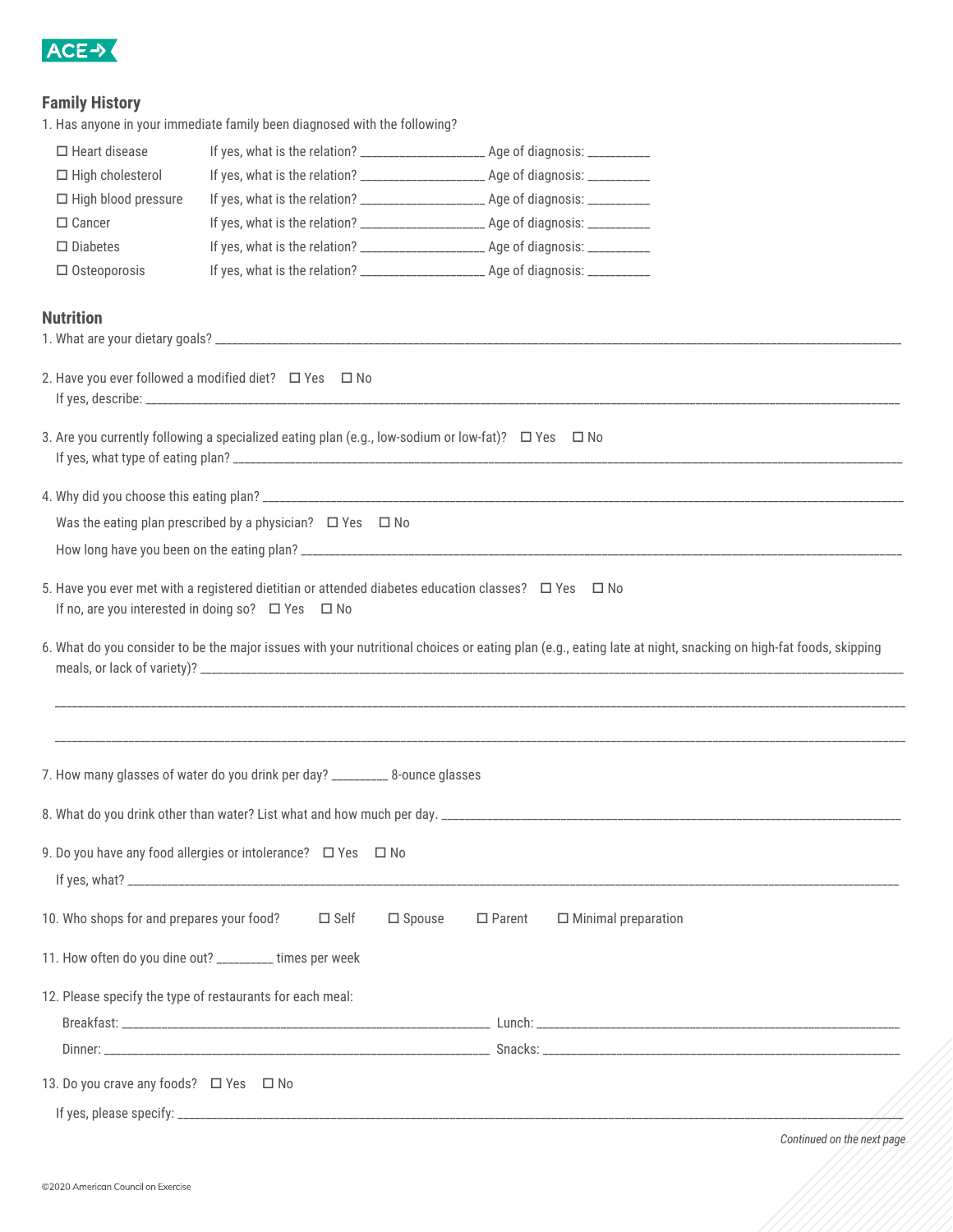

| <b>Substance-related Habits</b><br>1. Do you drink alcohol? □ Yes □ No<br>If yes, how often? __________ times per week Average amount? _________<br>2. Do you drink caffeinated beverages? □ Yes □ No<br>If yes, average number per day: ______________<br>3. Do you use tobacco? □ Yes □ No                                                                                          |
|---------------------------------------------------------------------------------------------------------------------------------------------------------------------------------------------------------------------------------------------------------------------------------------------------------------------------------------------------------------------------------------|
| <b>Physical Activity</b><br>1. Do you currently participate in any structured physical activity? □ Yes □ No<br>If so, please describe:<br>________ minutes of cardiorespiratory activity, ________ times per week<br>________ muscular-training sessions per week<br>________ flexibility-training sessions per week<br>_______ minutes of sports or recreational activities per week |
| 2. Do you engage in any other forms of regular physical activity? $\Box$ Yes $\Box$ No<br>3. Have you ever experienced any injuries that may limit your physical activity? $\Box$ Yes $\Box$ No                                                                                                                                                                                       |
|                                                                                                                                                                                                                                                                                                                                                                                       |
|                                                                                                                                                                                                                                                                                                                                                                                       |

*Continued on the next page*